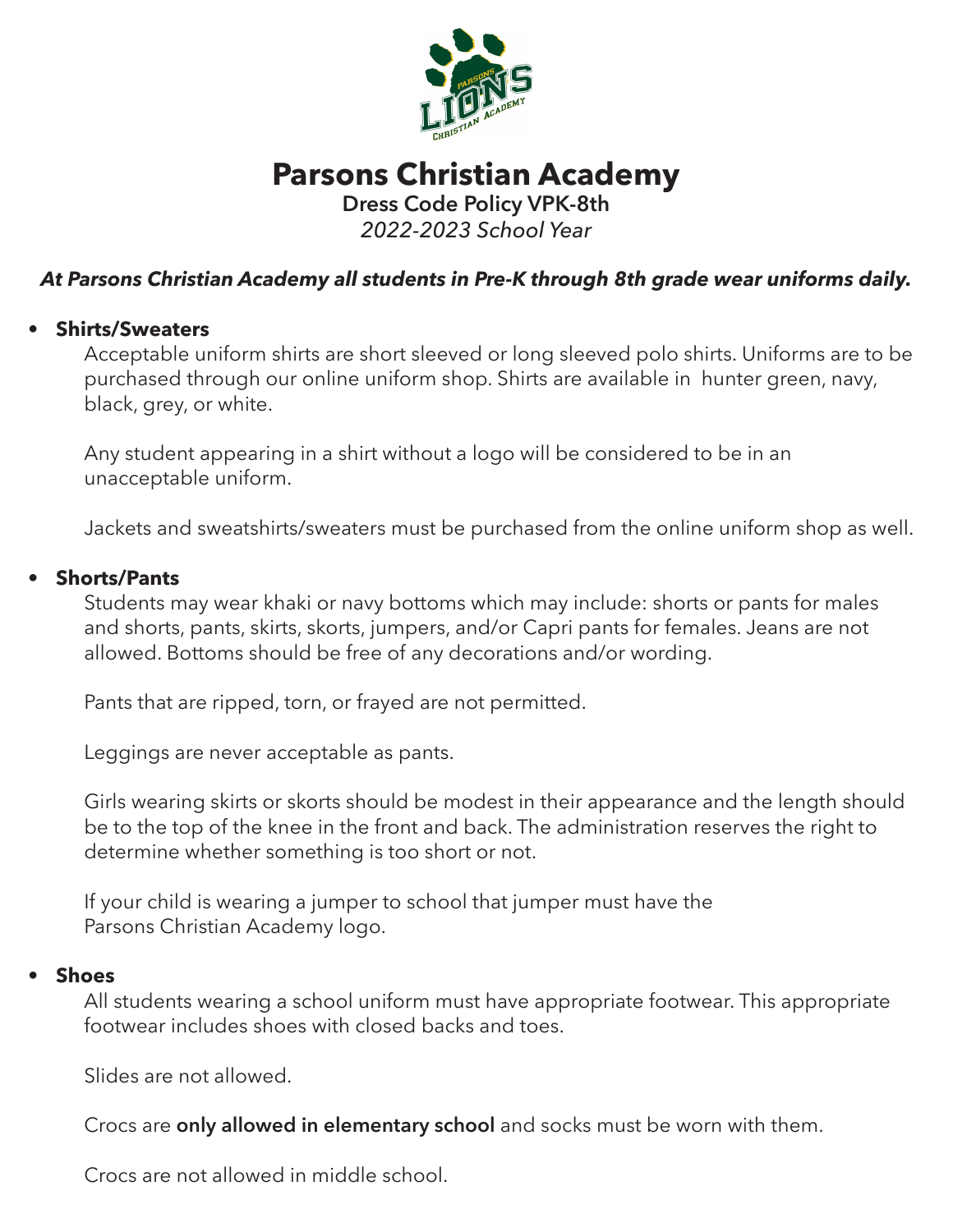## **• Hats & Caps**

Hats, caps, scarves, skull caps, and hoods on a hooded sweatshirt are not permitted to be worn inside. During winter months, these may be worn outside when temperatures warrant.

All scarves and headbands must be no larger than 2 inches in width and are not meant to cover the head.

#### **• Piercings**

Body piercings (including spacers, eye-brow, nose, lip, etc.) are not allowed.

Girls may have pierced ears. Girls with any piercings other than earrings may not wear them to school or to any school-related function. No exceptions will be made for recent piercings and band-aids will not be used to cover up these piercings.

Boys with pierced ears may not wear earrings on campus or to any school-related function. No exceptions will be made for recent piercings. Boys with piercings **MAY NOT** wear a Band-aid to cover the spacer or earring. This includes, but is not limited to, field trips, banquets, or athletic events.

## **• Hair**

The only acceptable hair color allowed are the colors that would naturally grow from an adolescent's scalp. This includes clips and/or extensions.

#### **• Miscellaneous**

Accessories must not have skulls/crossbones. This includes book bags/purses.

 Boys may not have painted fingernails or toenails.

**Students that come to school without the proper uniform or not in proper dress code will be given a uniform/dress code violation and will be sent to the office. A phone call will be made to parents giving them the option to bring correct clothing or receive a uniform violation that results in a detention.**

**ALL STUDENTS** must be in school dress code for any PCA function. This includes: sporting events, afternoon or evening meetings, programs, etc.

*As the need arises, new policies will be put into place in regards to the above mentioned dress code.*  The administration reserves the right to deem any article of clothing inappropriate if it is not within the *boundaries of the school's mission and philosophy.*



*Scan Here to access the school uniform shop!*